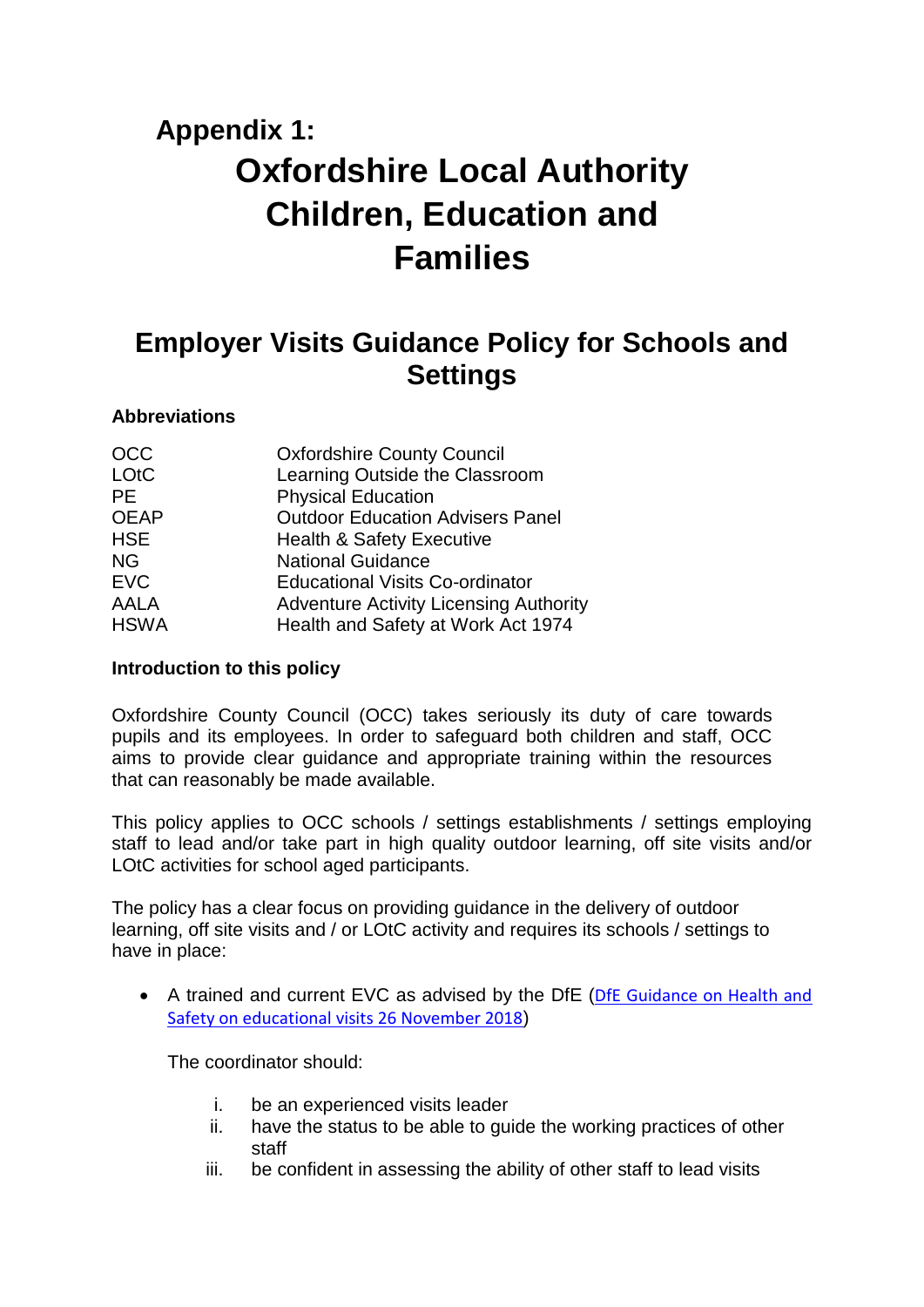- iv. be confident in assessing outside activity providers
- v. be able to advise headteachers and governors when they're approving trips
- vi. have access to training, advice and guidance
- Competent visit leaders and assistants able to safely deliver the visit they are leading

The policy specifically does not include:

- The management of pupils travelling between split sites
- Work experience
- Duke of Edinburgh activity
- PE where the activity supervision should be that required or recommended by specialist PE guidance. Any journey element is subject to visits management policy
- Non-maintained OCC schools/settings e.g. academies or free schools

# **OCC Employer Guidance**

OCC has adopted the OEAP [National Guidance](http://oeapng.info/) as its operating guidance for the management of *Visits* and *LOtC* activities. This guidance has received widespread endorsement from professional associations and organisations, including HSE and these can be viewed on the [National Guidance](http://oeapng.info/) website.

In addition to *National Guidance*, additional local OCC policies relevant to the management of visits can be viewed on the [OCC Health and Safety](http://schools.oxfordshire.gov.uk/cms/content/health-and-safety) web page and the [Education Visit Co-ordination page](http://schools.oxfordshire.gov.uk/cms/content/visits-advice-and-guidance).

This document also draws on, and recognises the DfE Guidance on Health and Safety [on educational visits](https://www.gov.uk/government/publications/health-and-safety-on-educational-visits/health-and-safety-on-educational-visits)

# **Employer/employee responsibility**

To comply with the HSWA both employers and employees have defined responsibilities:

- OCC, as the employer, **must** ensure that its employees are provided with appropriate information, instruction, training and supervision.
- OCC employees **must** follow the requirements of their employer guidance. This means that OCC employees must the follow the requirements of this Policy and other relevant OCC policies together with those of the school / setting.

Where a non OCC school/setting (e.g. Academy, Voluntary Aided, Foundation school, Free school etc.) wishes to use the Oxfordshire policy, systems and processes for supporting and monitoring visits, they should produce their own Employer policy statement that explicitly states the precise linkage to this policy.

# **Key policy principles**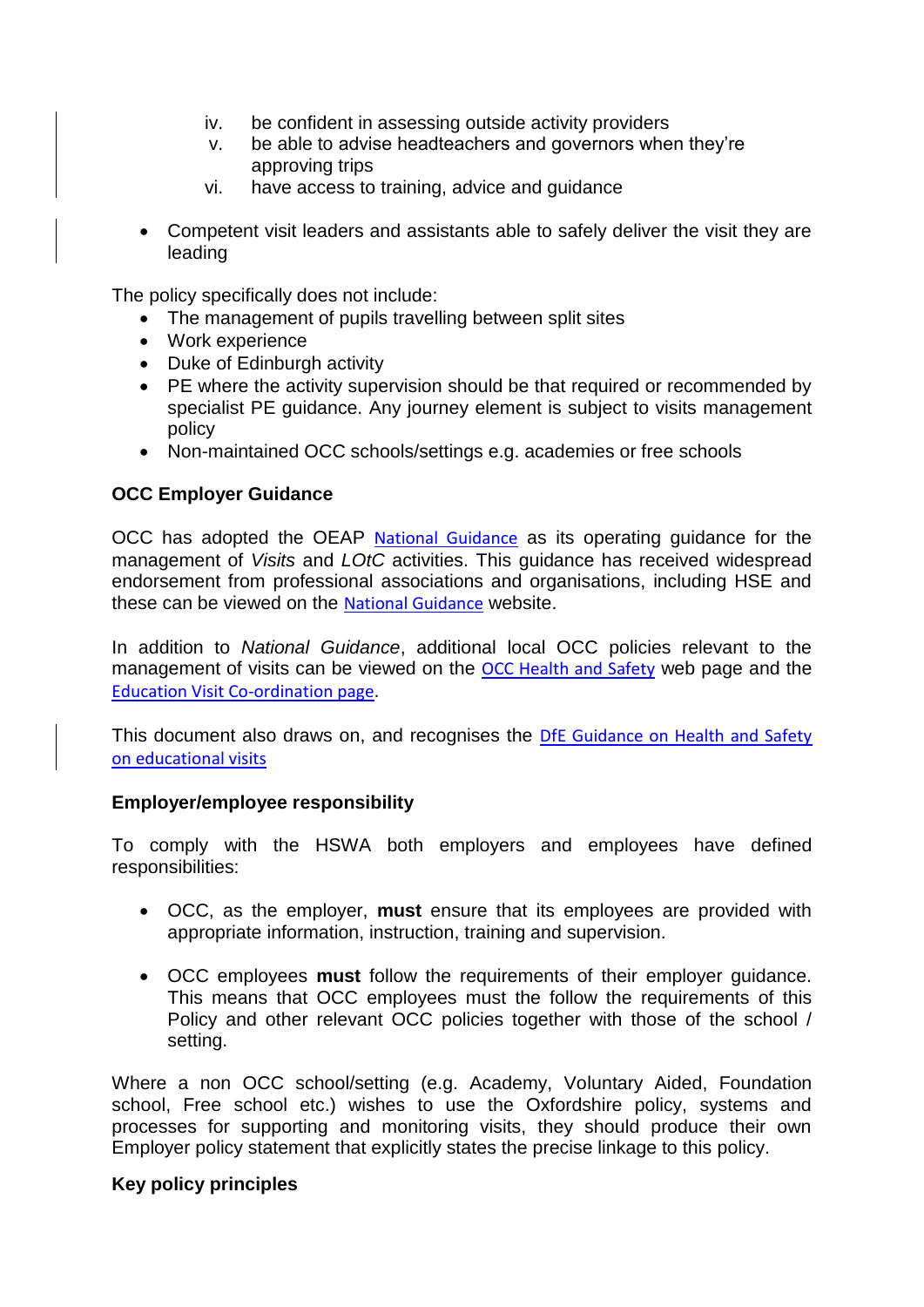Set out below are the key policy principles:

# **OCC Employer training, advice and support for visits**

The OEAP is the responsible body for the accreditation, management, delivery and content of EVC and Visit Leader training courses. OCC will continue to use these as its core training for staff involved in managing and delivering visits.

To support schools/settings with their off site visits programmes OCC provides:

- EVC, EVC revalidation and Visit Leader training delivered by OEAP endorsed providers. This is a requirement of OEAP and provides quality assurance to OCC
- Access to relevant, current and appropriate advice and support for those managing and leading visits

The purpose of the training enables employees to:

- Access appropriate guidance and support for the management of outdoor learning, off site visits and LOtC activity
- Develop competence in the management and delivery of outdoor learning, off site visits and LOtC activity

The specific training courses provided are:

- EVC for those new to the post
- EVC revalidation a 3 year update for existing EVC's
- Visit Leader for those leading outdoor learning, visits and /or LOtC activities
- Governor training to inform Governors of the specific needs for managing and delivering high quality visit programmes
- Management of Visit Emergencies aimed at supporting SMT and above in the event of a visit emergency
- Training for Business Managers on supporting outdoor learning, visits and LOtC activities

Heads / Managers must ensure their EVC's and Visit Leaders are competent to lead a safe and quality experience. The OCC training programme will help to provide a validation of this.

Further specialist support may be obtained from:

Off Site Education Visits Officer 07818 035365 [Education.visits@oxfordshire.gov.uk](mailto:Education.visits@oxfordshire.gov.uk)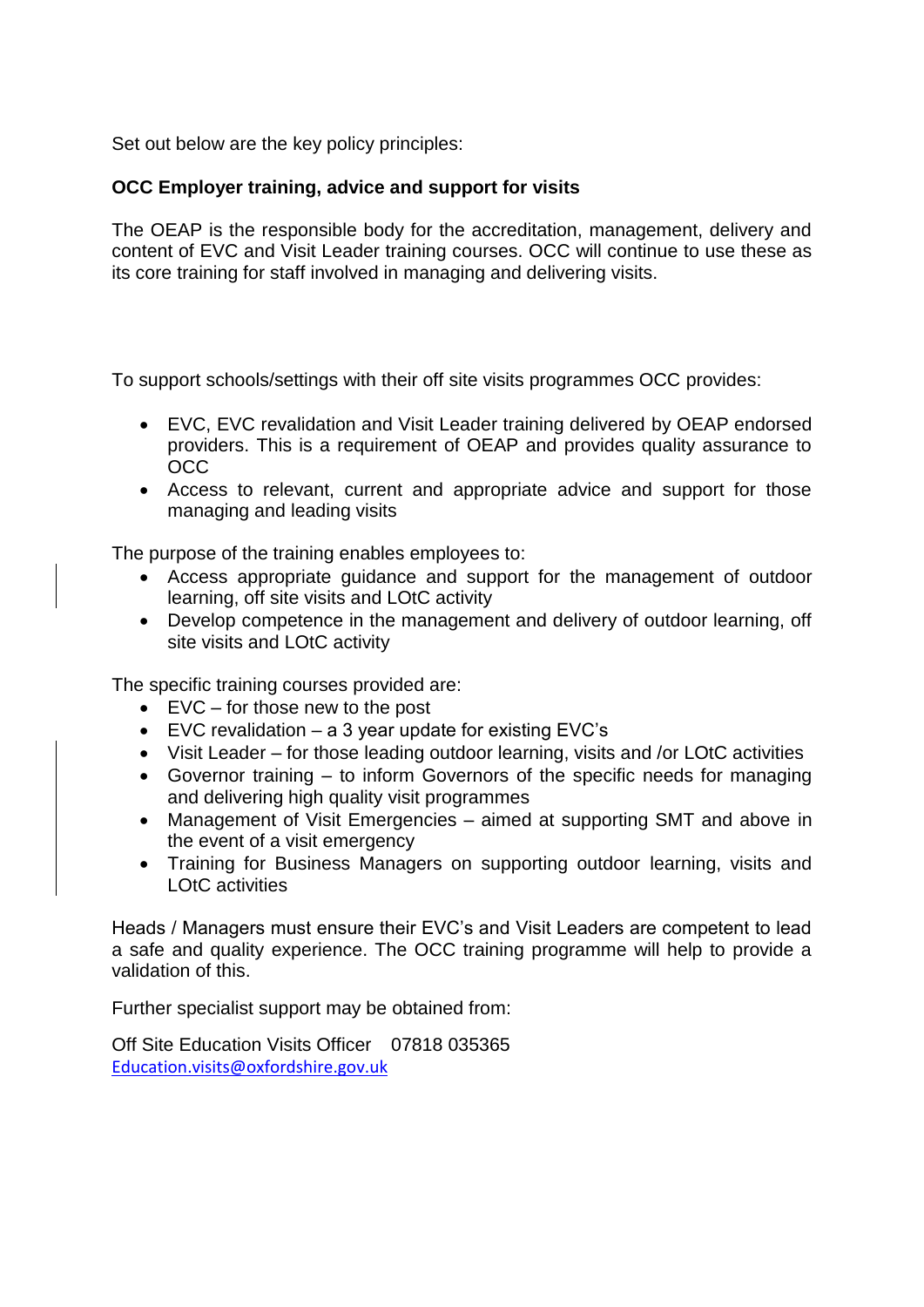# **Approval and Notification of Activities and Visits**

OCC delegates the responsibility for approval of all outdoor learning, visits and /or LOtC activities to Heads / Managers, who should use the OEAP National Guidance and related OCC policies as their principal reference points.

In delegating approval to schools/settings and in order to meet insurance requirements, OCC requires schools/settings to notify the Off Site Visits Officer and OCC Insurance of visits and activities operating within these criteria:

- Overseas visits (day and residential)
- Within the remit of AALA Regulations
- Visits/activities in more remote / demanding settings
- Visits involving access to significant water

For all such visits a [Visit Notification](http://schools.oxfordshire.gov.uk/cms/content/visits-advice-and-guidance) form must be completed and returned in order for the appropriate insurance cover to be arranged.

#### **Risk Management**

OCC, as the employer, has a duty to ensure suitable, sufficient and proportional risk management processes are in place for its employees. OCC delegates visit management to schools/settings who must ensure it applies to all those leading, helping or participating in outdoor learning, off site visits and LOtC activity.

Good practice states risk management follows the principles of an identified risk benefit process as outlined in the National Guidance. Heads / Managers must ensure that policies are accurate and the actual delivery of the visit reflects these, so creating a culture of safe and effective practice in both planning and delivery.

#### **Safeguarding**

Heads / Managers must ensure all those involved in the planning and delivery of visits programmes must comply with current Safeguarding requirements as set out in [OCC Schools pages](http://schools.oxfordshire.gov.uk/cms/content/safeguarding).

#### **Monitoring**

Responsibility for monitoring is delegated to schools/settings and should principally be carried out through systems put in place by the Head/Manager/EVC. Schools/settings should routinely arrange for their own monitoring of actual visits as they happen.

OCC reserves the right to undertake monitoring visits of its school or setting establishments on a random basis and will provide feedback to the head teacher and EVC on weaknesses and strengths as a result of the monitoring activity. A monitoring visit request may also be triggered if there are concerns or reports made to OCC about the practice relating to off site visits planning or activity.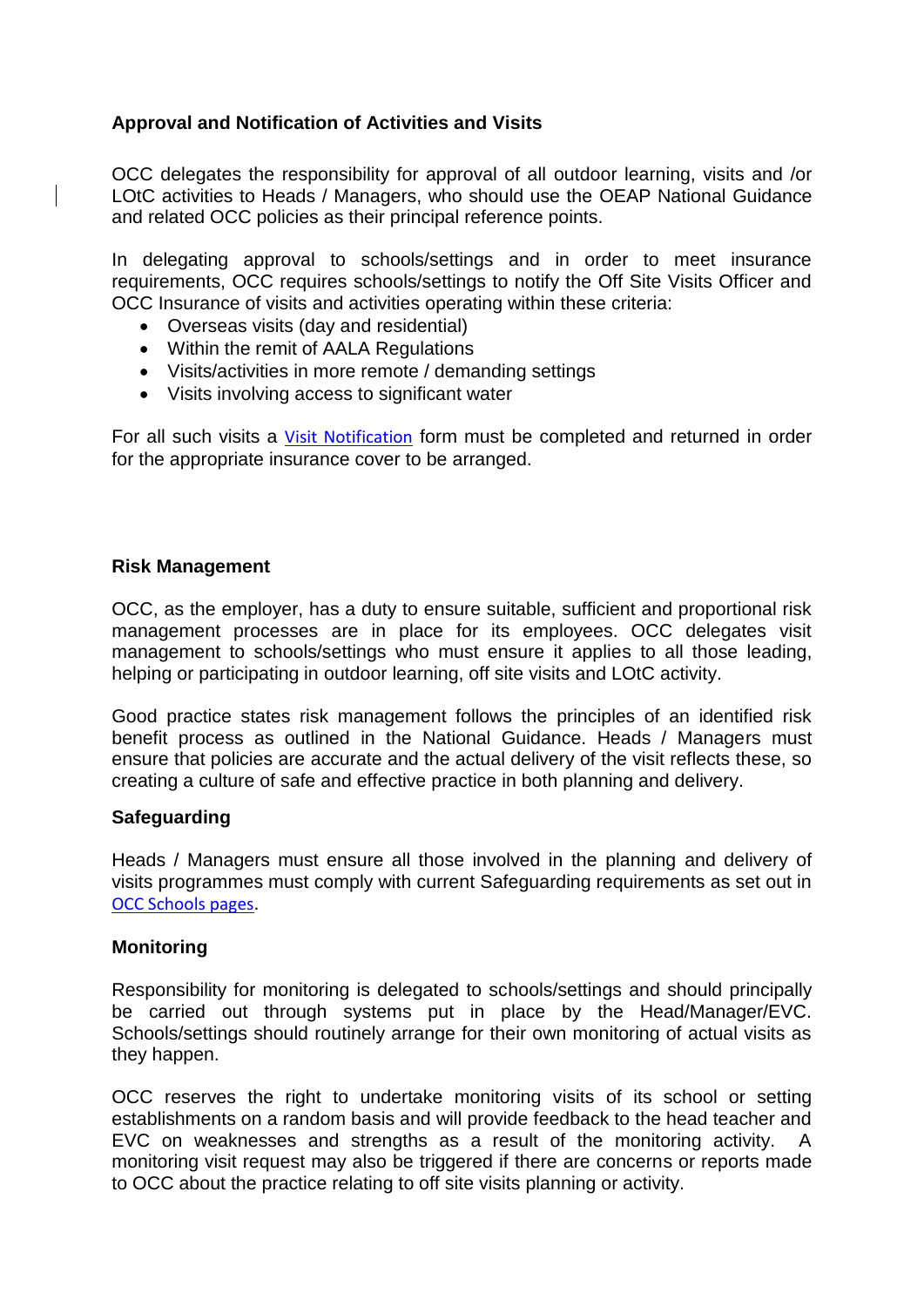# **Emergency Planning and Critical Incident Support**

A critical incident is where any member(s) of a group undertaking outdoor learning, visits and /or LOtC activities are involved in an incident that will typically:

- Result in single or multiple fatality
- Incur life threatening injury requiring immediate hospitalisation
- Suffer life threatening ill health, requiring immediate hospitalisation
- Involve one or more participants having gone missing for a significant period of time
- Incur significant media coverage

By definition a critical incident will be beyond the normal coping mechanism of the Visit Leader and additional expertise will be required to support the Visit Leader on the ground and also the school/setting itself.

OCC's Emergency Planning Unit helps the Council to meet its statutory duties to have robust emergency plans and business continuity arrangements in place.OCC provides appropriate support in the event of a critical incident occurring. To activate support from OCC, the following telephone number should be used:

• 24 hour OCC contact for major emergencies: 07771 878725 Thames Valley Fire Control Service 01183 589333 with a request for the OCC Duty Emergency Planning Officer to be contacted

**This number should only be available to Head teachers / Managers and, as appropriate, to the leaders undertaking outdoor learning, visits and /or LOtC activities, and all should receive specific guidance for its use.** 

[emergencyplanning@oxfordshire.gov.uk](mailto:emergencyplanning@oxfordshire.gov.uk)

# **Inclusion**

OCC schools/settings are required to comply with the Equality Act 2010. National Guidance specifically requires Heads/Managers to ensure the planning and delivery of outdoor learning, visits and /or LOtC activity demonstrates:

- Reasonably practicable measures are taken to include all young people
- Reasonable effort is made to find a venue and activities that are suitable and accessible
- Enable the whole group to participate fully and be actively involved